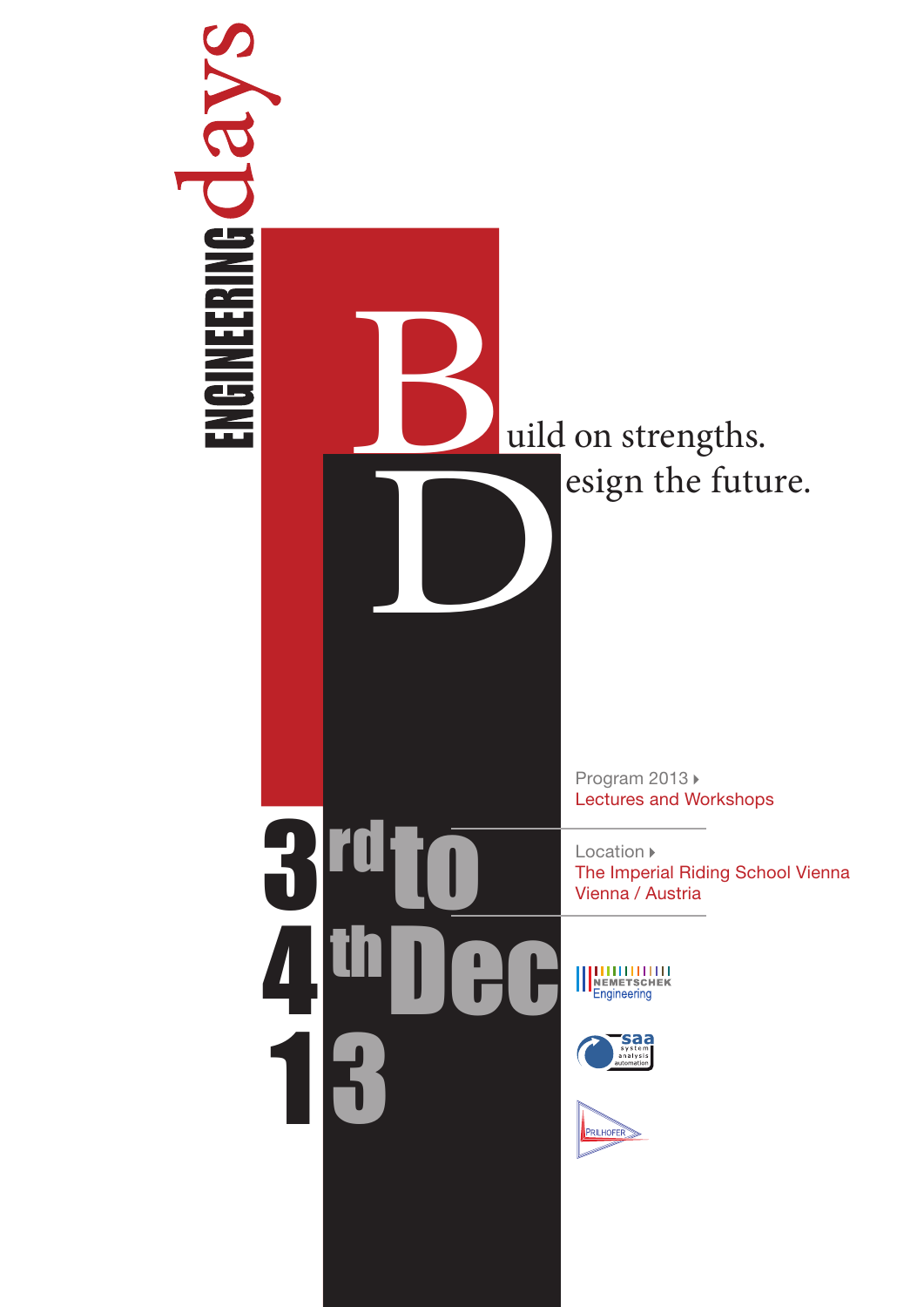# Design the Future. Tuesday, 3<sup>rd</sup> December 2013

#### Arrival / Registration 09:00

#### Welcome and Keynote Speech 10:00

### Increase your competitiveness with "Industry 4.0"

The term Industry 4.0 is for many manufacturing companies still in the dark. But already today the competitiveness of the factories can be drastically increased by cyber physical systems. The lecture will show the potential benefits and the way to Industry 4.0. *N. Gronau / Potsdam University, Chair of Business Information Systems and Electronic Government*

### 11:00

### Session 1 – Efficient Communication in Precast Concrete Plants

*Chairman C. Prilhofer*

### Industry 4.0 – The technical revolution goes on!

This lecture connects seamlessly to the introductory speech and illuminates Industry 4.0 in the precast concrete industry. Where is Industry 4.0 used today and where are the potentials for the future.

*S. Maier / SAA Software Engineering*

### Increasing efficiency in the precast concrete company by using model-based information

Keeping track of complex projects and precast parts: Visual working methods based on the intelligent three-dimensional model and automated data flow as efficiency-raising components in the precast concrete company.

*H. Rudolph / Hermann Rudolph Baustoffwerk | W. Maresch / Nemetschek Engineering*

### Visualized working processes in heterogeneous production environments

IT systems affect the entire working process of a precast concrete company. In particular, the variety of products and their influence on the applied processes must be considered. A visualization of these processes helps to better plan them, to optimize and to make them comprehensible.

*F. Lorenzoni / i-PBS Production Business Solutions*

### Quality seal – Certification of the interface between CAD and fabrication

A new seal of approval – developed by the German Association of Building Systems, section BIM in Precast Construction – helps the proliferation of interface interpretations curb – an invaluable advantage for customers and users. *G. Jösch / Bundesverband Bausysteme e.V.*

#### Lunch Break | Exhibition 12:00

14:00

Session 2 – Planning and Production of Solid Elements */ Chairman R. Neubauer*

### Shuttering systems for solid components - Challenges and limitations of automation

The demand for solid components is rising across Europe, slowly but steadily. Concrete plants that want to customize their range of products accordingly, face the challenge to supplement or expand their plant technology as well as their shuttering system kits under economic criteria.

*J. Reymann / RATEC*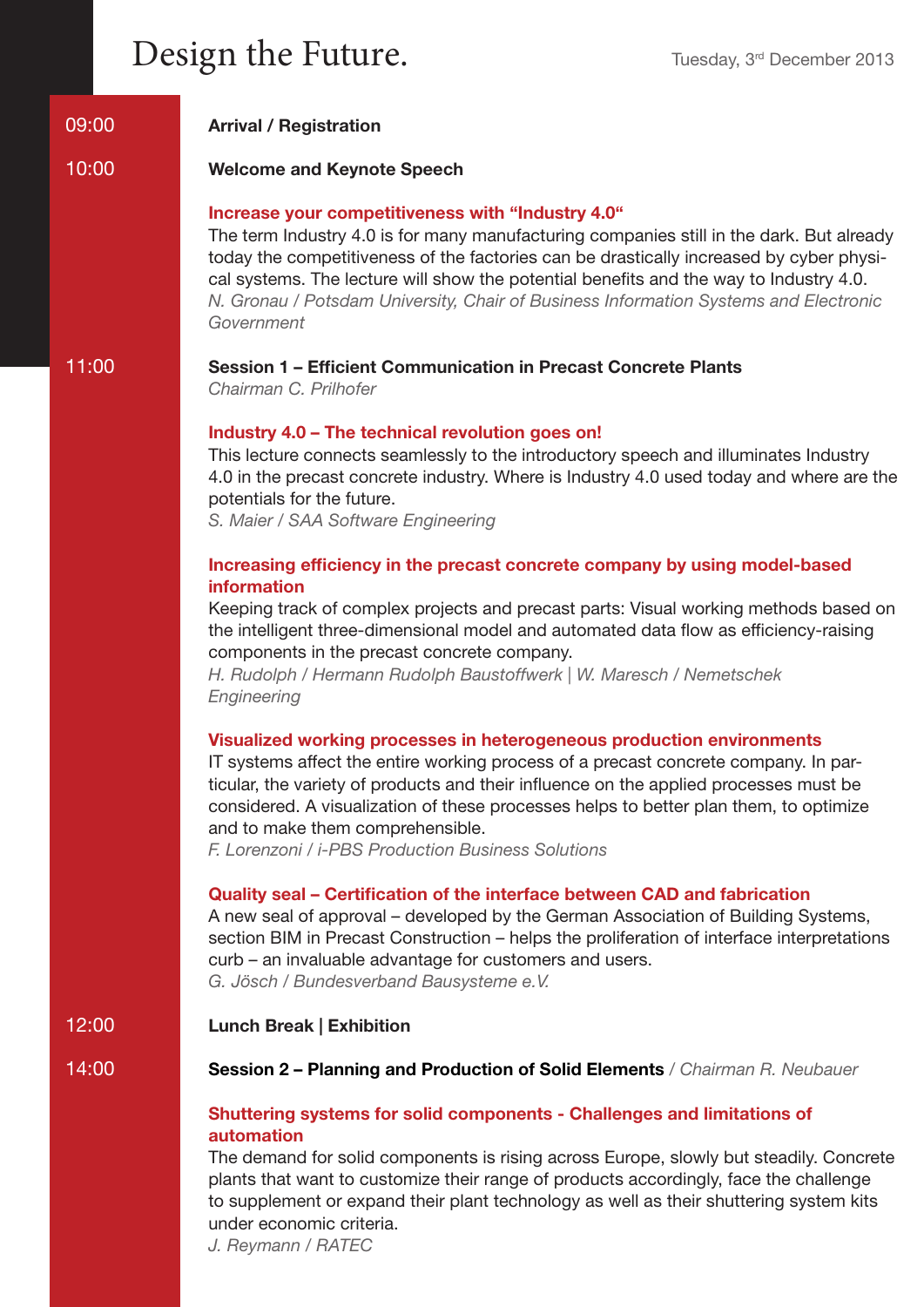### Efficient data flow for automated production of solid components

The fabrication of solid components entails additional geometry data (especially for insulation and cladding) describing the components for the automated production process. Moreover, new production planning methods (e.g. for modular formwork) and combinations of fixed and flexible formwork structures must be developed.

*R. Borowan / SAA Engineering*

### New flexible building system with a new precast plant for Morton

Company Morton is one of the largest real estate developers in the Russian Federation. To be even more successful in the future and to better respond to the needs of the market, Morton has decided to build a new plant for the precast production of residential buildings. *M. Obinger / Prilhofer Consulting* 

### Coffee break | Exhibition

#### Session 3 – Practical Experience Reports */ Chairman W. Maresch* 15:45

### Visualized and comprehensible quantity take-offs with the Sales Manager on the basis of Allplan Precast

Fast and secure calculation base determination and visualization of quotes. The benefits of model-based quotations for precast concrete companies and their clients. *A. Hausser / Rector Lesage | F. Scheller / Nemetschek Engineering*

### Project report on a high-rise building façade with Schöck ComBAR®

On the example of a recently executed construction project, the lecture shows the complete sequence of a high-rise building façade in double-wall construction with Schöck ComBAR® thermal anchors. Description of the individual processes, from planning, design and production through to assembly on site.

*A. Decker / Schöck Bauteile*

### Panel discussion: BIM in Precast Construction

Building Information Modelling – the magic word par excellence in the last months. But what importance will BIM actually obtain - for the producer, for government and ultimately for the supply industry (CAD | MES).

*D. Bernert / Tekla | R. Neubauer / SAA Engineering | W. Maresch / Nemetschek Engineering*

### 17:15

### My mental strength

Our thoughts determine whether we are successful or not. Therefore, when we get the opportunity to change our thoughts, we also expand our possibilities.

*M. Horeth / Mentalist*

Gala Dinner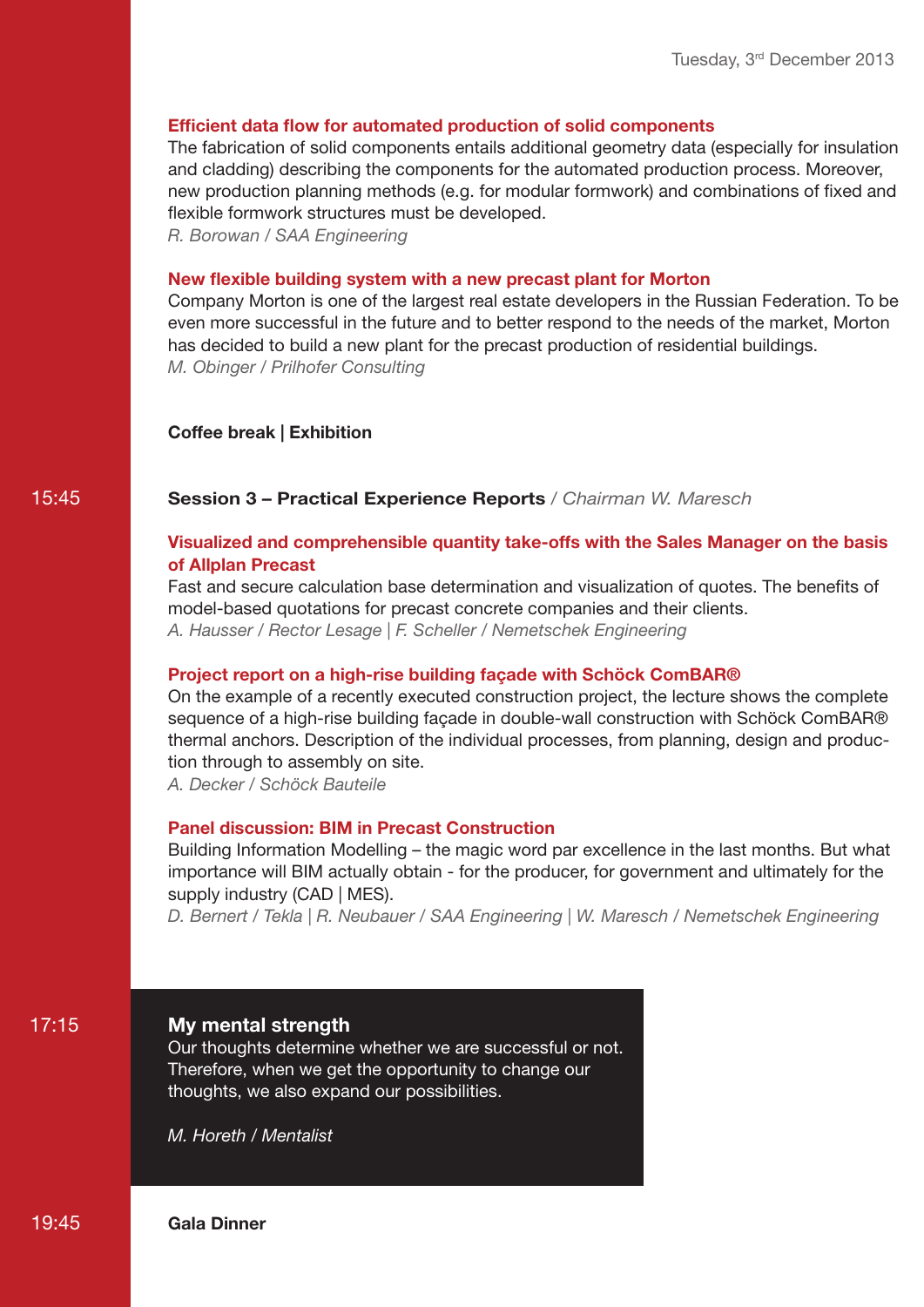# Build on Strengths.

# Workshop series "Precast Technology in Russia"

Conference language Russian

### Current aspects of building in Russia

The federal association of builders supports risk management in the investment- and building process

*I. Ponomarev / Union of Russian Builders* Holding GVSU «Centre» focuses on modernization *S. Dvuluchanskiy / GVSU «Centre»*

### Precast design with Allplan Precast in Russia

Experience with large-scale and series projects; specific requirements arising from legal requirements (GOST) and market conditions.

*I. Boriskin / LSR Group*

### Efficient cooperation between CAD and control system with particular reference to a product innovation

New products need new solutions. Implementation of a product innovation in CAD and master control system through customized software development. *M. Reich / Nemetschek Engineering | S. Maier / SAA Engineering*

### Automated production of clinker façades in Russia (Practical experience report)

With the award-winning and patented JFI method, sandwich walls with clinker facades are fabricated in Moscow. A joint agent is applied robot controlled, before tiles or clinker bricks are set exactly according to CAD specifications. The benefits: flexible planning, water/cement-proofing, cushioning. *R. Braun / Sommer Anlagentechnik | K. Panek / SAA Engineering*

Workshops Nemetschek Engineering

### Structural precast parts: iPart – an intelligent object for every occasion

Flexible and highly efficient design of structural precast parts with the iParts® module in Allplan Precast. Incl. sample projects for stairs design.

*B. Leitner / Nemetschek Engineering | L. Schandara / Mischek Systembau*

### Designing outstanding precast walls

Sample projects and reference notes from daily work, with special focus on core-insulated walls. *Y. Mesri / Nemetschek Engineering | S. Sinz / Hermann Rudolph Baustoffwerk*

### Efficient (data-)communication with TIM Technical Information Manager

"Click & Know!" is the principle TIM pursues. Easy to use, TIM cares for a transparent, visualized flow of information across the departments. The new developments in the area of data provision facilitate the exchange of data with other systems (CAD, machine & plant control, ERP systems etc.). *P. Kafka | M. Hofmann / Nemetschek Engineering*

### Tips and tricks in Allplan Precast

The software system grows with each release and with it the potential applications. Useful information, valuable tips and time-saving tricks to optimize the work in Allplan Precast. *J. Crespo | F. Scheller / Nemetschek Engineering*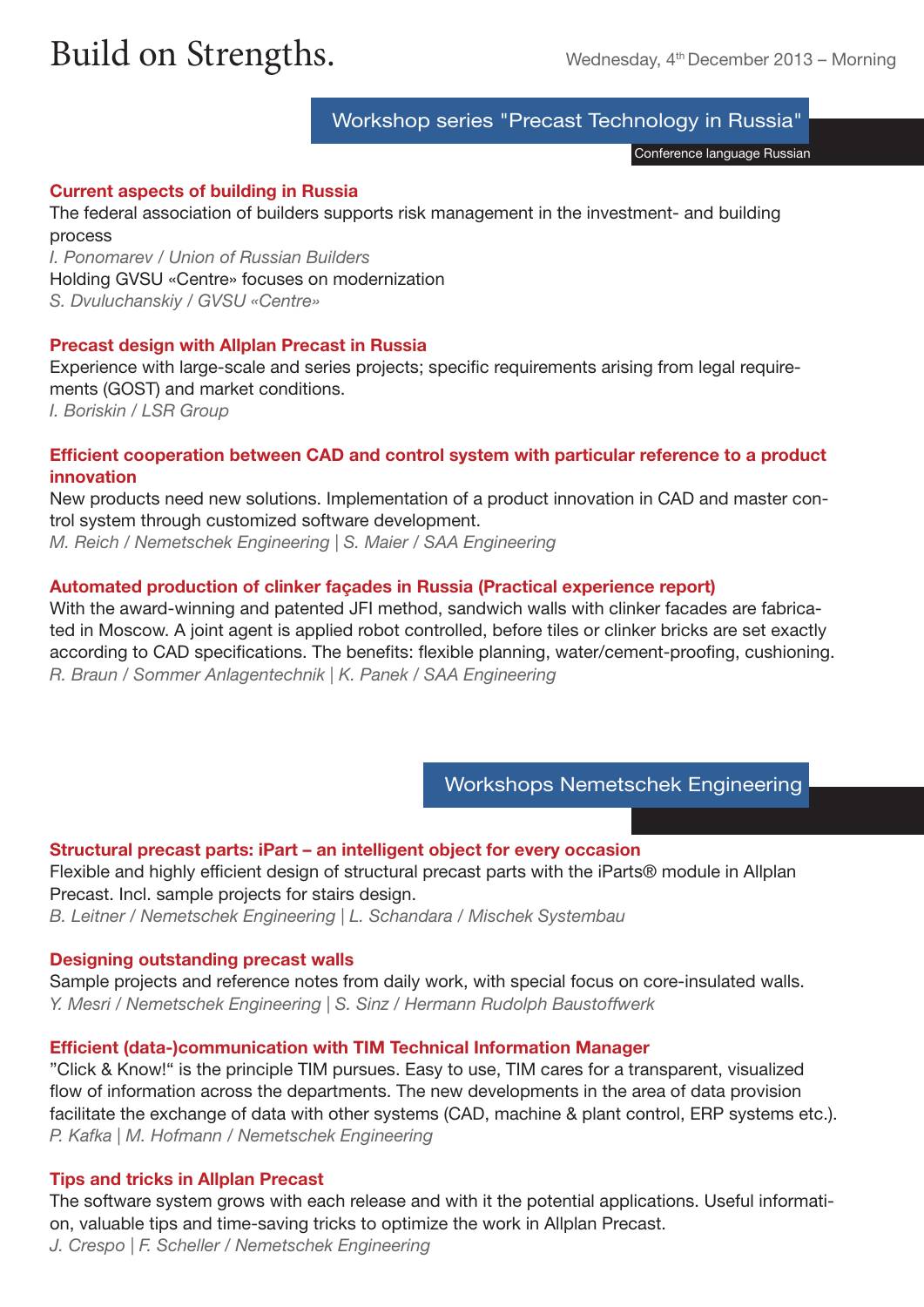## Workshops SAA Engineering

### Modern work preparation with IPS-LEIT2000 (Hands-on Workshop)

Due to constant development there are new application possibilities, which is a great relief and timesaving for the customer. The process of work preparation offers much potential. But try yourself ..... *R. Patak | R. Borowan / SAA Engineering* 

### Modernization of precast plants - A fitness program for the production

Using examples from practice, it is shown how to make existing production lines fit for the future by modernization of control systems and components.

*R. Zauner / SAA Engineering*

### Efficient support by the SAA Premium Hotline - and what customers can do

Support from the distance - if you need it! Quick and competent help is decisive with disturbances in production operation to keep negative effects on the production process as low as possible. What additional measures can be taken by customers to get even more efficient support? *C. Arbeithuber | G. Zlabinger / SAA Engineering*

Workshops Exhibitors

### Anchors for low-cost housing at circulation plants

- a.) Connector module for the production of solid walls which are smooth on both sides / neutral walls
- b.) Clip Connector for quick assembly of wall panels
- c.) Anchors for sandwich panels
- *D. Rausch / Precontech International*

### Proof of connecting joints with double walls

The connection of double walls concreted on the construction site with the installed precast elements can now be structurally verified by means of a flexible new rope connector, the FS Box. Proof of forces in three directions – tensile forces, perpendicular shear forces and shear forces parallel to the joint – can be executed by this flexible rope connection.

*M. Kintscher / Pfeifer Seil-und Hebetechnik* 

### Tekla solutions for the circular production of flat precast elements

Presentation of new developments for floor slab and double wall with link to production via PXML and Unitechnik. Project collaboration in precast construction with Tekla BIMsight. *J. Fennema / Tekla*

### New possibilities in reinforcement of solid wall elements

Latest machine technology simplifies the fabrication of reinforcement cages for the solid wall production. The flexible bending equipment in connection with the reinforcement welding line provides flexible cage elements which serve as the basis for manufacturing reinforcement.

*H. Rapperstorfer / EVG Entwicklungs- und Verwertungs-Gesellschaft*

### Thin facades with Schöck Combar ® thermal anchors. Exchange of experiences.

Glass fibre connectors, handling, advantages, improvements, adjustment to markets. *A. Hettler / Schöck Bauteile*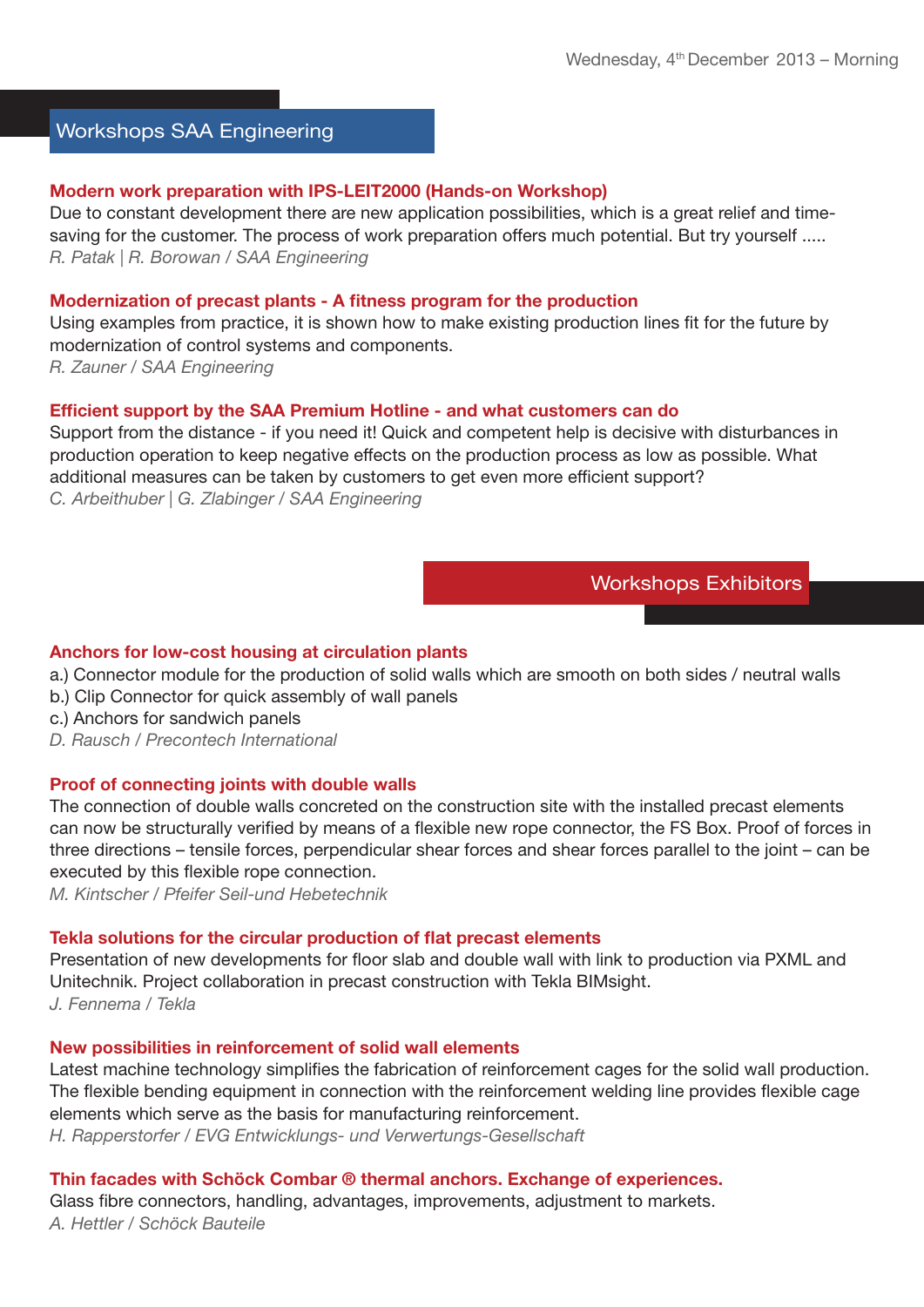### Workshops Exhibitors

### Integration of decentralized organizations in the GESYS ERP system

with autonomous management, diverging software and IT structures, with unification of the CI, communication and calculation basis, taking into account country-, location-and product-specific features, and the possible integration of other locations or divisions – by way of an example. *N. Schmidt / GESYS*

### Punching shear resistance of Filigran slabs more than doubled

Component examinations with floor slabs lead the Filigran punching shear reinforcement FDB II to European Technical Approval ETA according to Eurocode 2. *J. Furche | U. Bauermeister / Filigran Trägersysteme*

### Efficient enterprise-wide planning with the i-PBS Enterprise Suite

Many new features make it easier to handle the complex planning processes in the precast concrete industry. Implementations of these projects based on current possibilities are demonstrated. *F. Lorenzoni | T. Leopoldseder / i-PBS Production Business Solutions*

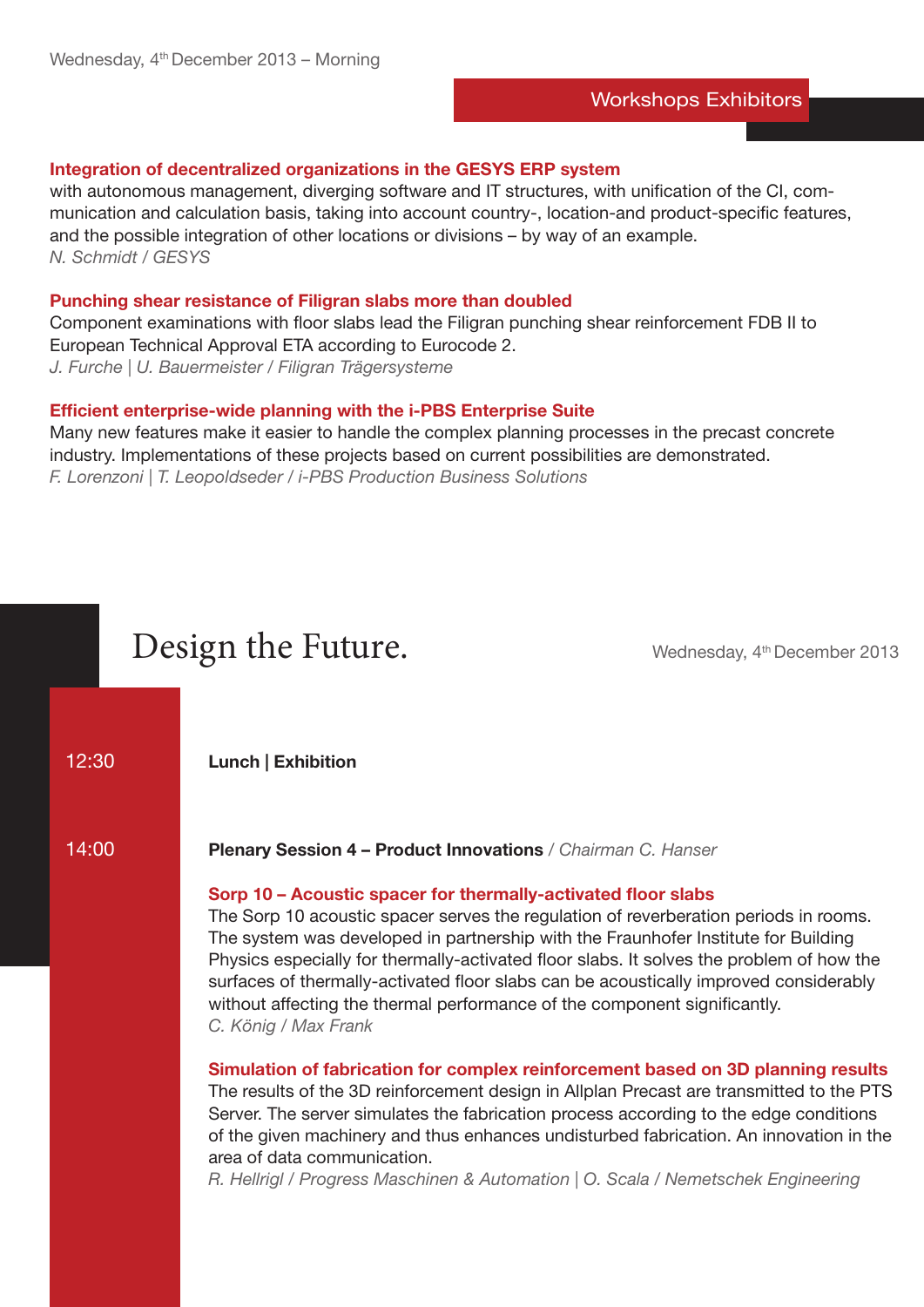# Design the Future. Wednesday, 4th December 2013

### Production of insulation for precast concrete elements in continuous processing

Based on the patented JFI method, a machining centre for insulation plates was developed in order to achieve additional benefits by using standard insulation plates from different materials (EPS, XPS, mineral wool). These are connected to each other endlessly and machined in stripes: less waste, greater flexibility in the planning, easier - manual installation is also possible.

*R. Braun / Sommer Anlagentechnik*

### Practical and fast! Fixing inserts to the mould using the CASTTEC system

Casttec is the fast, easy and effective solution for fixing structural and architectural inserts, such as foams, wood, plastic and weld plates onto the moulds. The Casttec system is now being used extensively in some of the most important and prestigious precast factories in Europe and the United States, saving them time and money, and helping to significantly boost their productivity.

*R. Elmes / Power Adhesives*

### Coffee break | Exhibition

#### Session 5 – Innovations in Production Technology */ Chairman C. Prilhofer* 15:50

### Circulation control, current status and future potential

The times in which circulation control systems just transported a pallet from station A to station B, can be relegated to history. Current circulation control handles a wide range of tasks and interconnects the individual machines to an optimized whole. *C. Mertens / Unitechnik*

### Innovations in the control area

Mobile plant operation and decentralized visualization: analysing interferences via smartphone or tablet PC at critical points. Innovative improvements in proven control solutions. *C. Arbeithuber / SAA Engineering*

### CM-shuttering – Extremely accurate shuttering with minimal use of polystyrene

The system of CM-shuttering was designed to reduce the use of filling elements. With this system, element edges can be formed without polystyrene in 1-centimeter grid. Special shuttering lengths are used for this purpose, with which all centimetre lengths can be formed by selective combination.

*R. Hellrigl / Progress Maschinen & Automation*

### Pallet with light-weight or without supporting structure

Energy savings and CO2 emissions are becoming increasingly important for all European industries. We can show an example of how this is possible. *T. Zinke / KIT – Karlsruher Institut für Technologie | C. Prilhofer / Prilhofer Consulting*